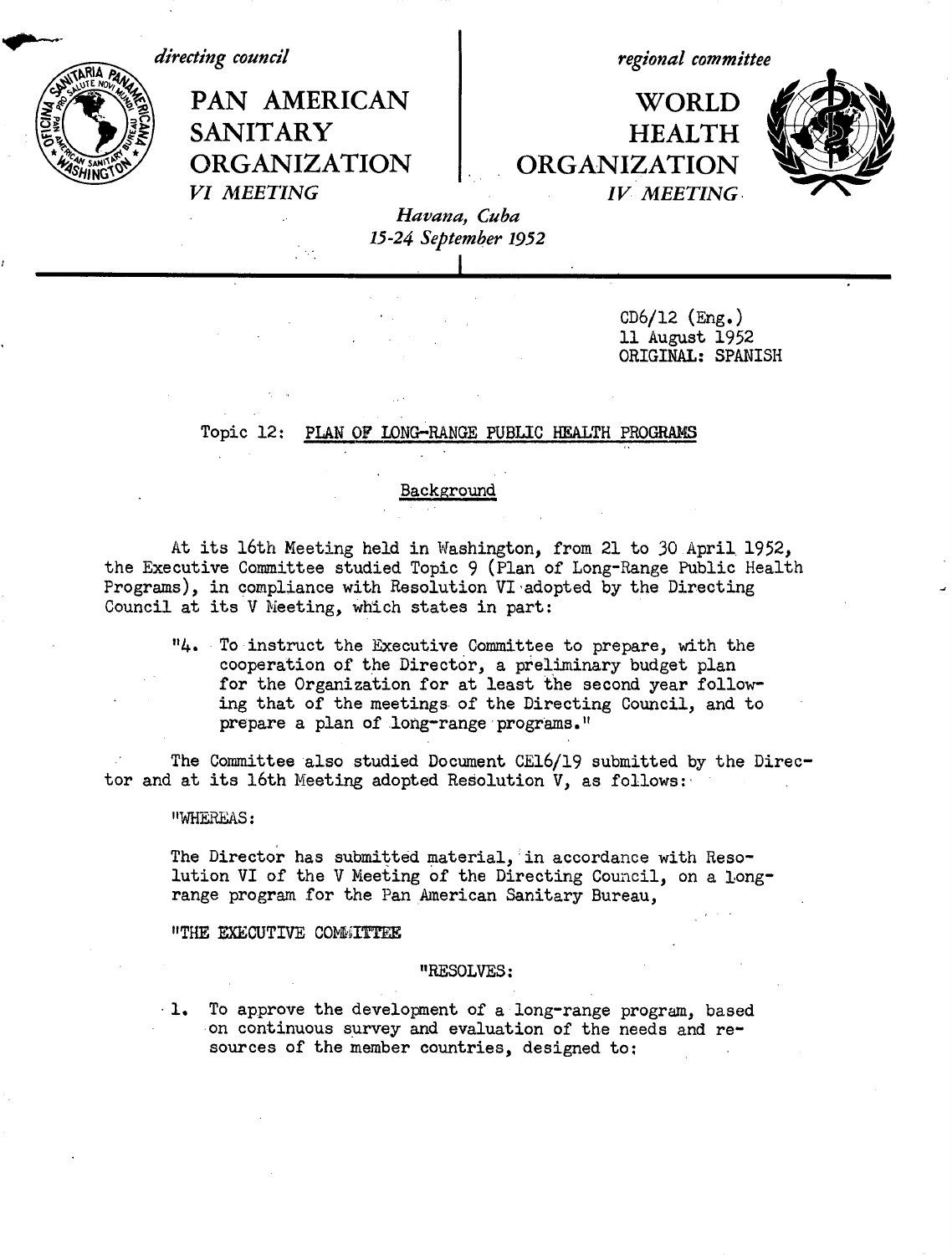CD6/12 (Eng.) Page 2

- "a. Strengthen the fundamental services for the promotion and preservation of the health of the peoples of the countries.
- "b. Provide means for the training of professional and sub-professional personnel for the health services of the member countries, and develop local and regional resources to this end.
- "c. Coordinate and assist in the planning and operation of individual or regional programs for the eradica- 'tion of widely distributed comnunicable diseases, such as urban yellow fever, malaria, smallpox, syphilis, and yaws, which constitute a potential threat to the Hemisphere and for which there are suitable means of eradication.
- "2. To recommend to the Directing Council that:
	- :"a. This type of ·continuous .long-range planning be approved.
	- '"b. It instructs the Director to prepare the.future budgets in harmony with this program.

Having in mind the provision contained in sub-paragraph(b) of paragraph 2 of Resolution V of the Executive Committee, the-Director presents, in Document CE17/ $\mu$ , a proposed budget for 1954 established in harmony with the type of continuous long-range planning as recommended by the Executive Committee for the approval of the Directing Council. Committee for :the. approval of the Directing Council.

# Proposed Resolution

In view of the above, the Directing Council may wish to adopt a resolution along the following lines:

## WHEREAS:

The Executive Committee and the Director of the Pan American Sanitar- Bureau have complied with paragraph 4 of Resolution VI on Program and Budget Policy of the Pan American Sanitary Organization, adopted by the Directing Council at its V Meeting;